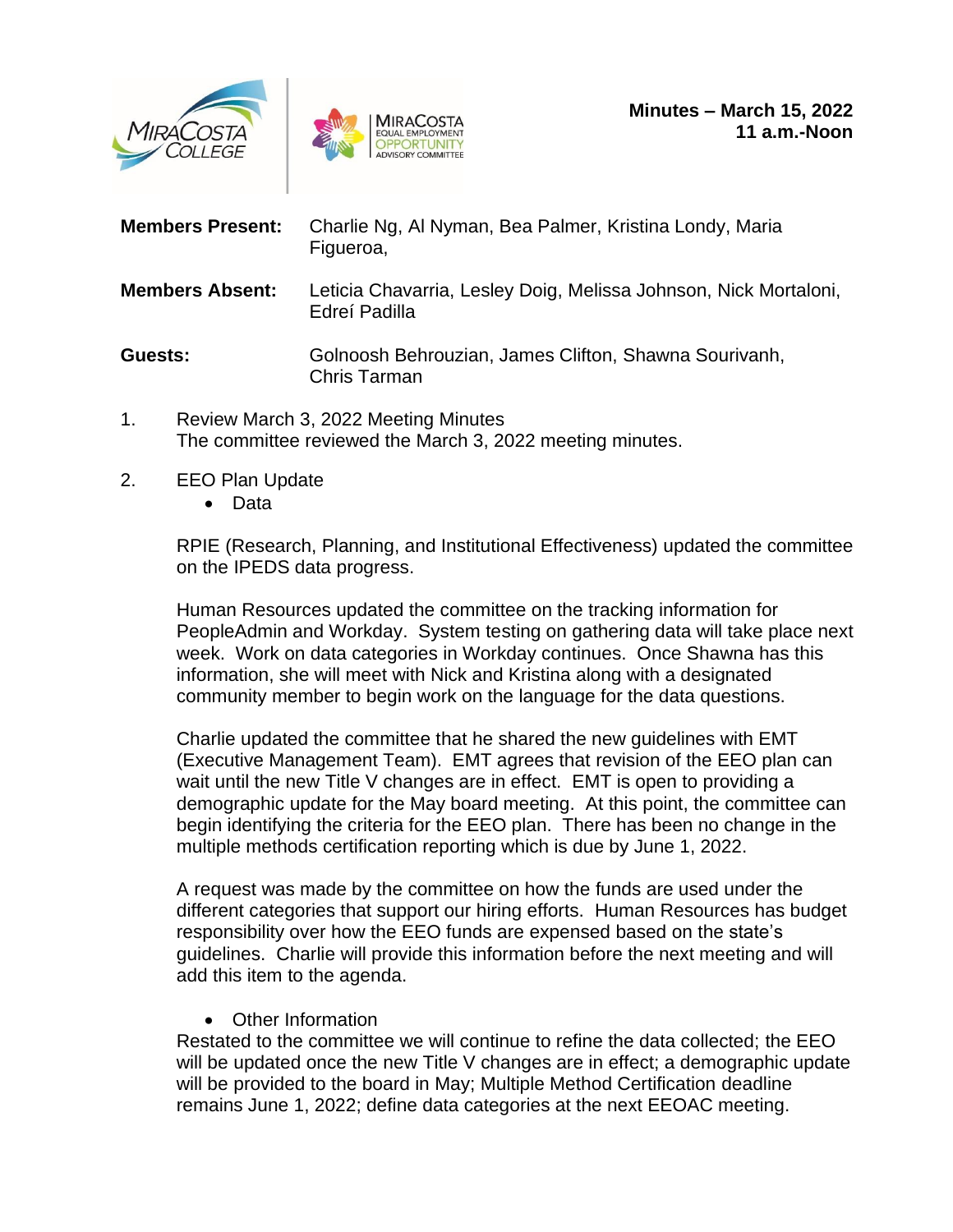3. ACHRO Update

Discussion held on what most schools are doing around C-19. Nothing to report from the EEO standpoint.

## 4. Open Discussion

Maria shared there is a statewide Latinx coalition "CCCOLEGAS" who have been doing collaborative work around student equity and diversification of our system. There is a presentation on *Transforming Hiring Practices to Honor Our Students* set for Thursday March 24, 2022. It would be great if this event would be promoted to the college. Charlie will contact PIO with the information (flyer attached).

Kristina shared information that the Student Equity plan is coming due. She suggested sending a contingency of MiraCosta students to attend Haku this fall through funding provided by Student Equity and possibly EEOAC funds.

5. Next Meeting – March 31, 2022 at 4 p.m.